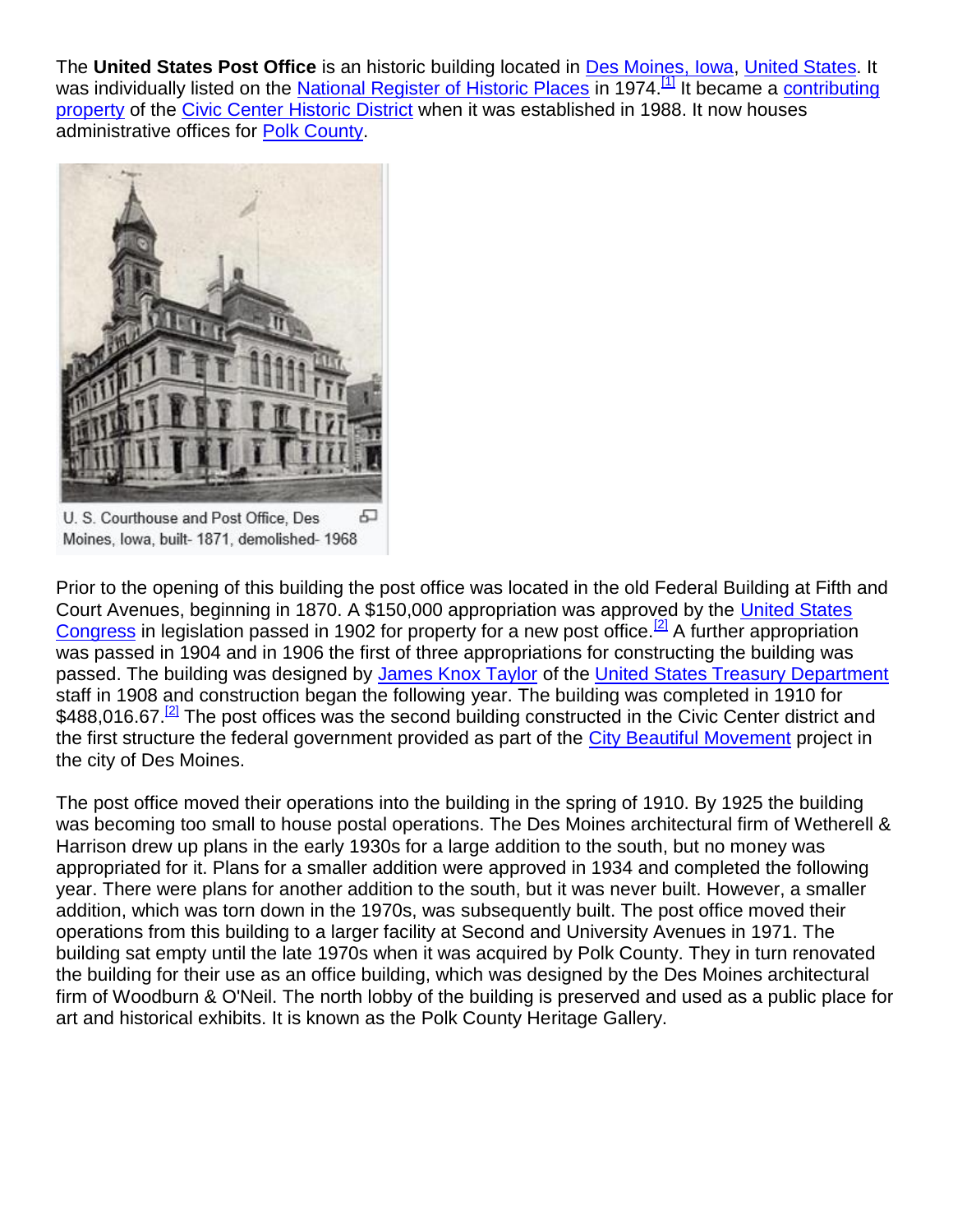## DES MOINES' FIRST POST-OFFICE BUILDING.

On June 26, 1849, Hoyt Sherman was appointed postmaster of Fort Des Moines. The office was then kept in the law office of P. M. Cassady, on Second street. In the spring of 1850 Fort Des Moines received quite an addition to her population from Indiana and Ohio. L. P. Sherman, brother of the postmaster, established the *Fort Des Moines Gazette*. The government increased the mail service from a weekly mail to a tri-weekly.

This inspired the young postmaster to have an office of his own. He resolved to build a post-office, and with him to resolve meant to act accordingly. During the year 1850 he erected a building on Second street between Vine and Market streets on one of the lots now occupied by S. Green and Son's factory, a building 16x16, one story, all of native lumber. This was Des Moines' first post-office building. The building now occupied by the post-office is a handsome four story edifice on the corner of Fifth street and Court avenue, facing south and west. There are forty rooms in the building, there being accommodations for all the different departments necessary for conducting the business of the Federal government. There are about 215 people employed in the building in the various departments.

The rooms are large, commodious, and conveniently arranged. The building is supplied with two elevators, it is heated by steam which is supplied by a battery of three large boilers. The building is lighted by gas in most of the rooms, but electric incandescent lights are used in the corridors. The post-office is kept open day and night the year round except on Sundays and legal holidays, when it is kept open for a part of the day only. Below we give a list of the postmasters of Des Moines and the dates on which they received their appointments. This list was secured from the government records by Hon. Isaac Brandt:

Josiah Smart, December 13, 1845.

The post office was in Agency House, about where the Tuttle stone packing house now stands. Smart served seventy-eight days.

Thomas K. Brooks, March 2, 1846.

Was the first authorized postmaster. He removed the post-office to his own house, which stood south of the now old Redhead barn, and on the south side of what is now Court avenue, and in I. N. Thomas' addition.

Phineas M. Cassady, December 31, 1846.

He moved the post-office into one of the military log houses on 'Coon Point; afterwards removed the post-office to his own law office, near where is now Green & Son's foundry, south of Vine on Second street, west side of street.

R. L. Tiderick, October 10, 1848.

Post-office remained in Cassady's law office.

Hoyt Sherman, June 26, 1849.

He built a frame on the ground where Green's foundry now is, on Second street south of Vine,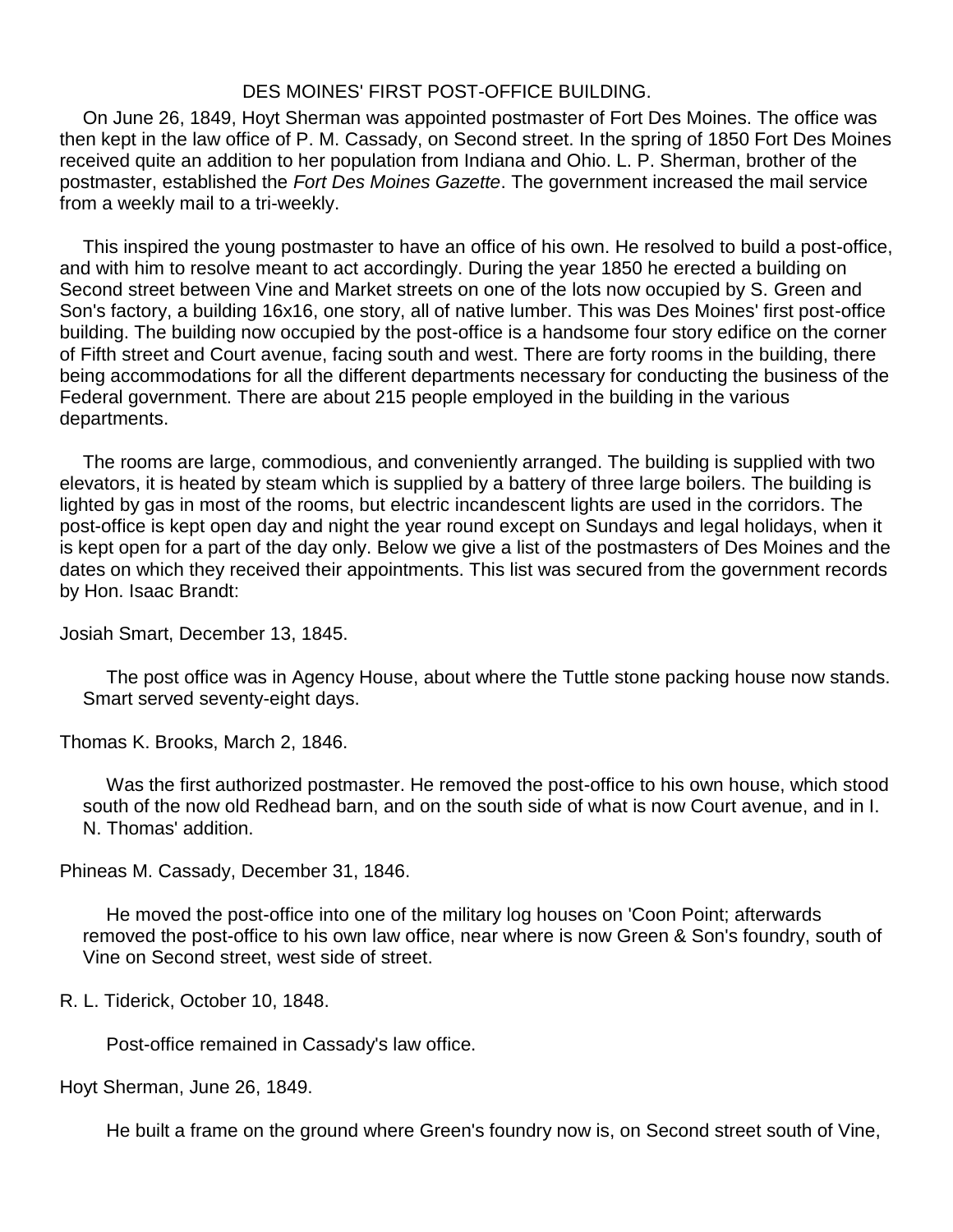and moved the post-office into it.

Wesley Redhead, February 10, 1853.

Remained at the old stand for a while, afterwards removing post-office into the Sherman block, now on Court avenue, about 1857. Mr. Redhead served the longest term of any postmaster yet appointed, ending May 16, 1861.

John Teesdale, May 16, 1861.

Post office remained in the Sherman block.

Geo. C. Tichenor, April 16, 1867.

Remained in Sherman block for a while, and then removed to a frame building on Third street, rear of the Sherman block, and in 1870 the main part of the present public building was finished, and the post-office was removed to it, and there remains to this date.

J. S. Clarkson, July 27, 1871.

John Beckwith, March 3, 1879.

W. H. Merritt, August, 12, 1886.

In 1885 an addition was ordered to be built to the building and the work was immediately commenced. This was completed in the year 1889.

Isaac Brandt, June 2, 1890.

Edward H. Hunter, July 26, 1894.

The post office was called 'Coon River Post-office till June 1, 1846, when the name was changed to Fort Des Moines.

## **Des Moines Beginnings: Des Moines Post Office opens on August 6, 1889.**

- By Greg Lange
- Posted 12/12/1998
- HistoryLink.org Essay 500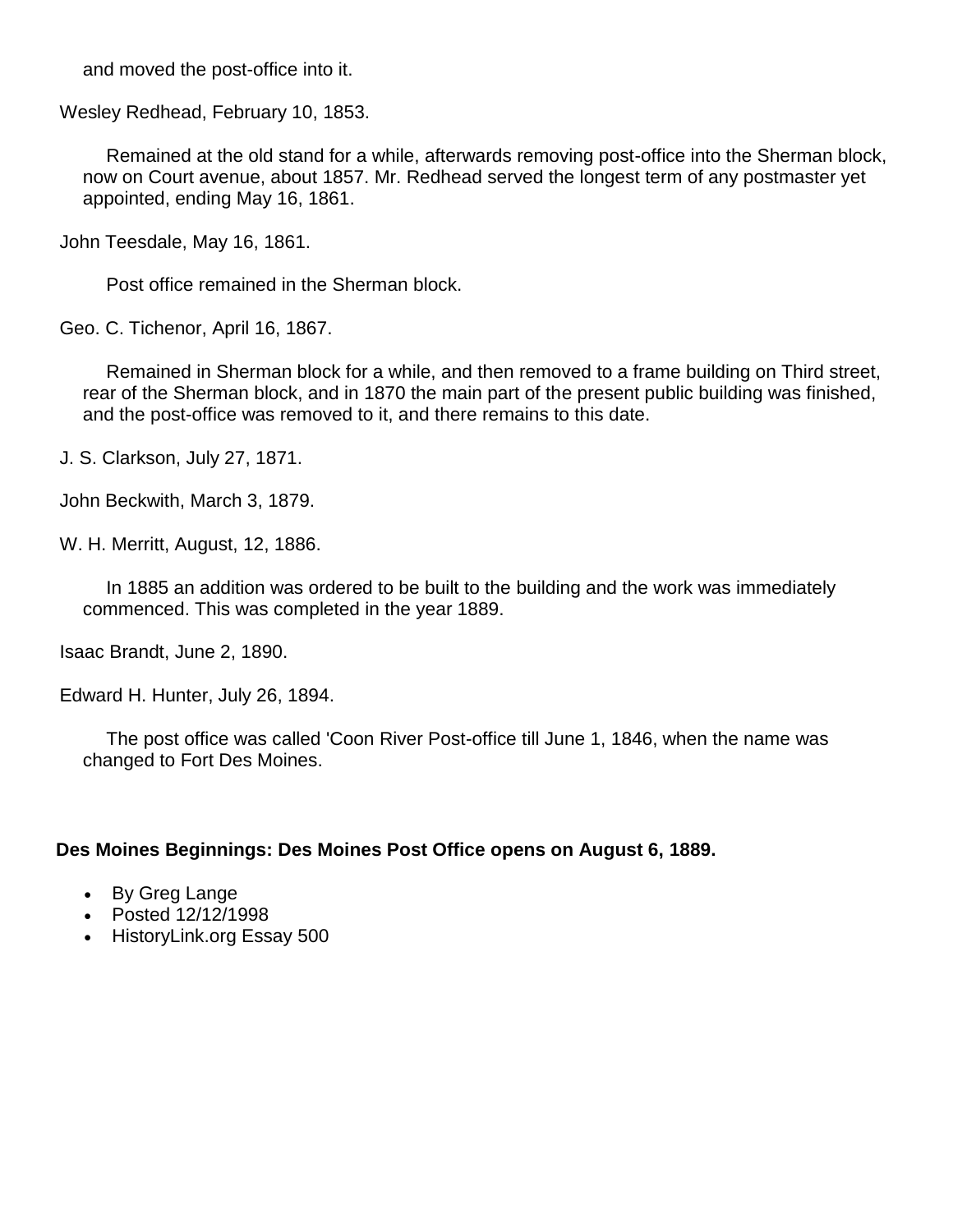

Mail truck in front of Des Moines Post Office, 1915 Courtesy Des Moines Historical Society

The opening of a post office is an important marker of the beginning of a community. On August 6, 1889, Des Moines Post Office opens. James F. Hiatt is the first postmaster. Des Moines is located on the shores of Puget Sound, 12 miles north of Tacoma and 14 miles south of Seattle.

The post office was located in Hiatt's general store near the waterfront at the corner of Cliff Avenue and Cherry Street (which was located between the future S 220 and 223rd streets).

Des Moines started as a real estate development. In 1888, F. A. Blasher arrived in King County from Des Moines, Iowa, and began investing in land. In early 1889, he purchased a 154 acre homestead in southwest King County. Blasher and three other investors formed the Des Moines City Improvement Company to develop the property. On July 29, 1889, they filed the Town of Des Moines 120-acre subdivision. Within a week of that, the post office was established. Within a few months the first postmaster James Hiatt sold his grocery store to James K. Ely, and on February 8, 1890, the Post Office Department appointed Ely postmaster.

An 1890 description of Des Moines intended for promotional purposes exaggerated the number of buildings and perhaps some other things as well:

"Des Moines now has about 300 houses, including residences, business blocks, a school, churches, mercantile houses representing every branch of trade, hotels, blacksmith and wagon shops, a sawmill employing 25 hands, a chair factory, boat manufactory, brickyards, and the only tin factory on the coast. The company has communications from capitalists asking for sites for the establishment for various manufacturing enterprises, which will in the near future afford employment to a large number of skilled mechanics..." (Kennedy, p. 16).

The 1890 census found that Des Moines had a population of 212 persons, which makes 300 buildings sound improbable.

By 1892, with Des Moines at the peak of its business activity for the early period, the following establishments conducted business:

- J. G. Ely grocery
- Young Brothers General Store
- William H. Martin boat builder
- E. J. Martin hotel
- The Finnell Brothers and Joseph Sparling sold real estate
- S. B. Vrooman notarized real estate deeds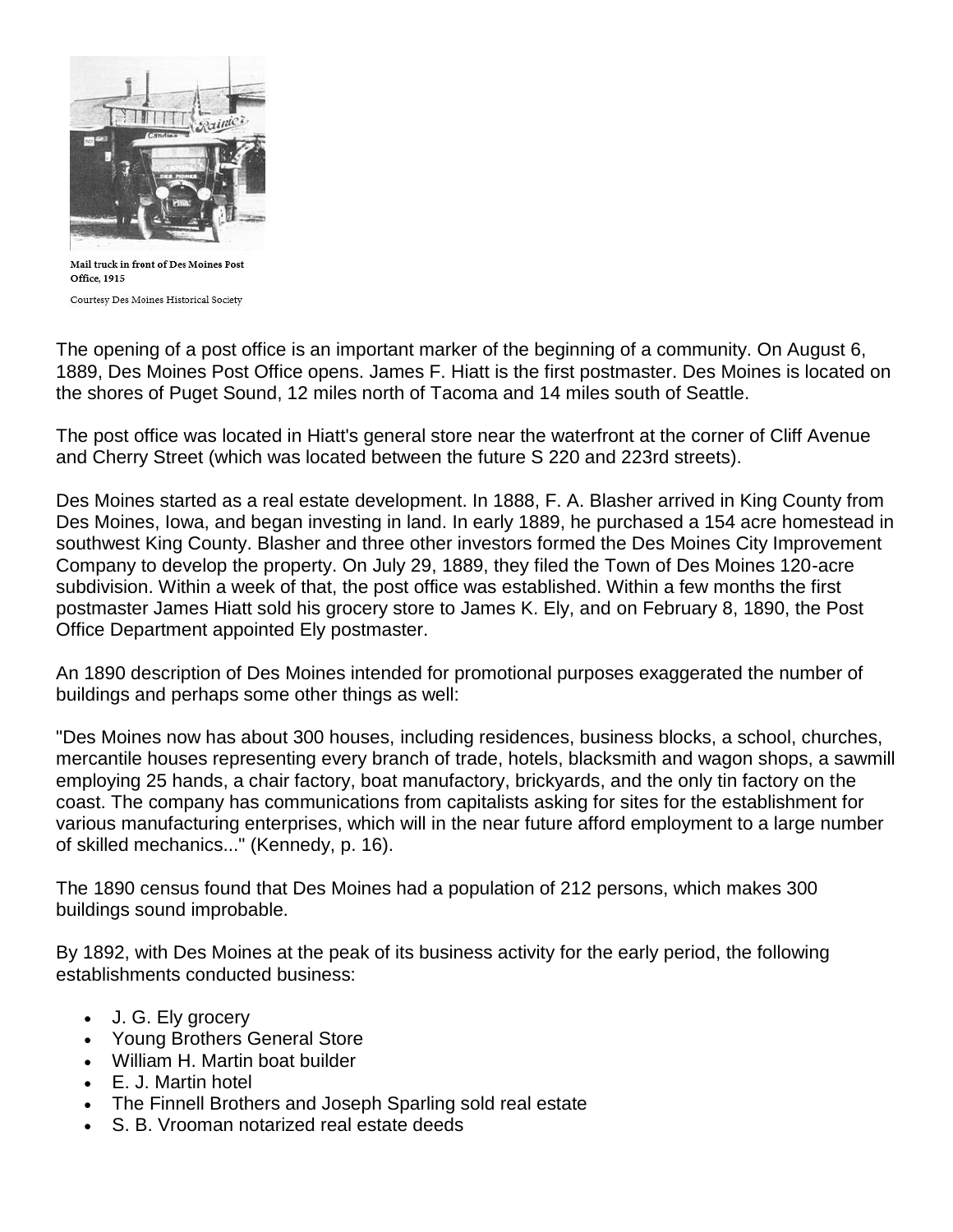- William Vann Gaskin operated a sawmill at the mouth of Des Moines Creek that employed about 15 men
- James Markwell ran a roof shingle bold mill that employed 25 men
- North of town, Mr. Cooper operated a black gunpowder manufacturing plant established in 1889

Before the end of 1890, the post office moved across the street to the home of the new postmaster, William H. Bailey. Apparently Bailey was blind, and had an assistant sort the mail for him. On March 7, 1892, Miss Nettie Finnell became the new postmaster. She moved the post office to her house on Grand Avenue (future 6th Avenue S, just north of S 225th Street). She continued in this position through two marriages until 1910.

Initially, the post office delivered mail to Des Moines via steamer from Tacoma. By 1893 or 1894, the mail arrived overland from Tacoma. Two or three times a week, a rider on horseback crossed the Tacoma tideflats and followed the old military road to drop the mailbag off at Des Moines. He continued on his route to Buenna, Adelaide, and Steele's Landing before returning to Tacoma. By the late 1890s, the postal department had reestablished steamship delivery along the Tacoma-Seattle route.

In 1893, when a depression hit the nation, the booming town imploded. Businesses moved or went bankrupt. The Markell mill and the Young Brothers store were probably the only businesses to survive into the twentieth century. In 1900, despite the 1897 gold rush that lifted Seattle out of the doldrums, Des Moines had lost more than 20 percent of its 1890 population. The developer's plans for a large residential area lay fallow for decades.

| DOST GARD<br><b>WILLIAM AND AND STATE ROLL FOR RIFLE TOWN</b><br>MORE MAYNETIZER !!<br>$\sim$ |      |
|-----------------------------------------------------------------------------------------------|------|
| guine Agreements, to 67.91<br>Migo Lulu Beadling                                              |      |
| megis<br>۰                                                                                    | lowa |

United States. IA. Fort Des Moines, IA. Polk Co. (open 1904-1955). Dated 1909/08/25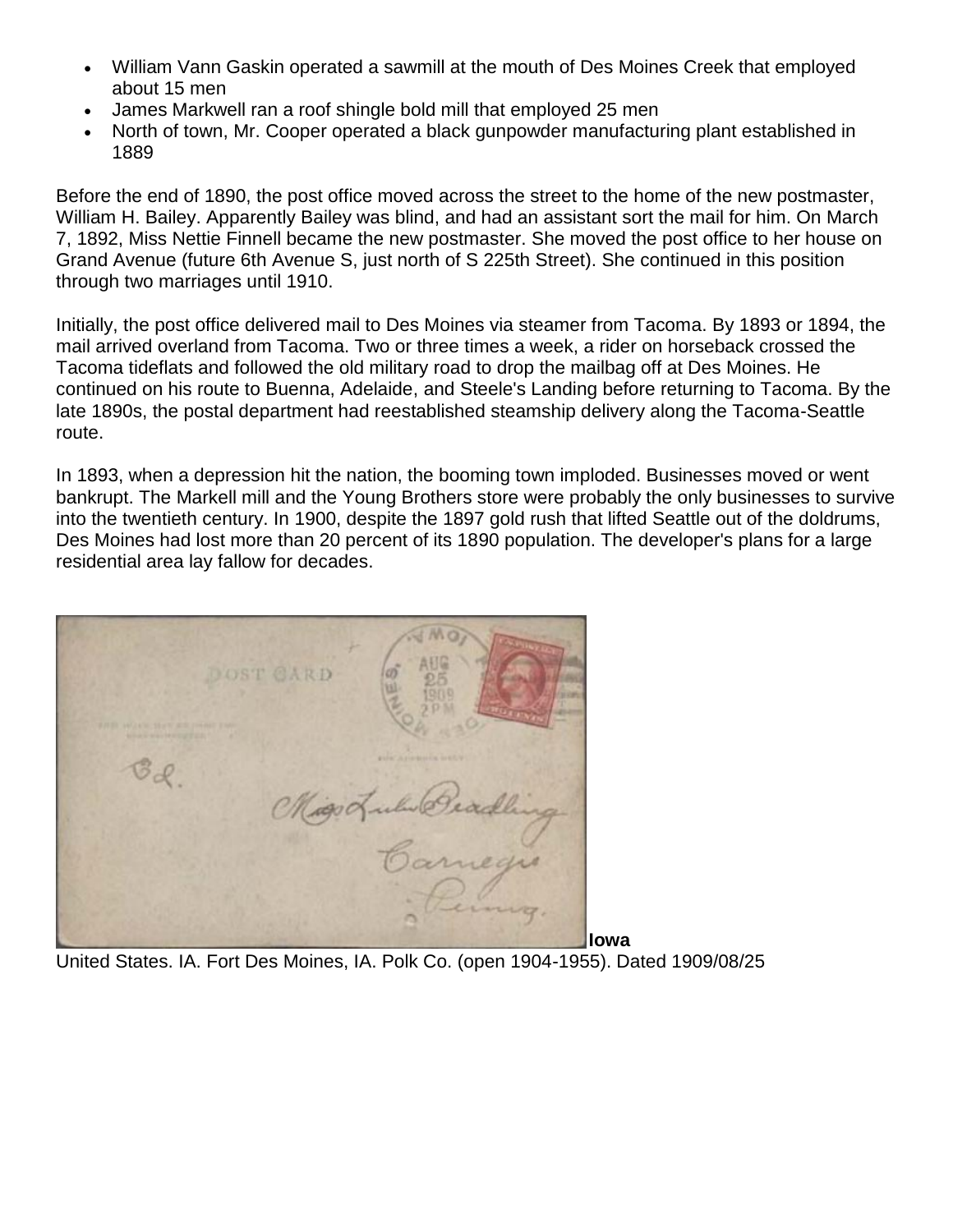

Des Moines, Iowa Dodge Branch 1917 Universal Machine

Type DB300 1917-1919 Obverse Red, White and Blue Illustrated corner card Reverse Blue Printed Advertising National War Work Council of the Young Men's Christian Associations of the United States Patriotic Reduced at left.



Des Moines, Iowa Dodge Branch 1917 Universal Machine Type DB300 1917-1919 PPC (New Arrivals, Camp Dodge, Iowa)



Des Moines, Iowa Dodge Branch 1918 Universal Machine Type BSB201 1917-1919 Red and Blue Illustrated corner card YMCA



Des Moines, Iowa Dodge Branch 1918 Universal Machine

Type BSB201 1917-1919 PPC (U.S. Soldiers on the March)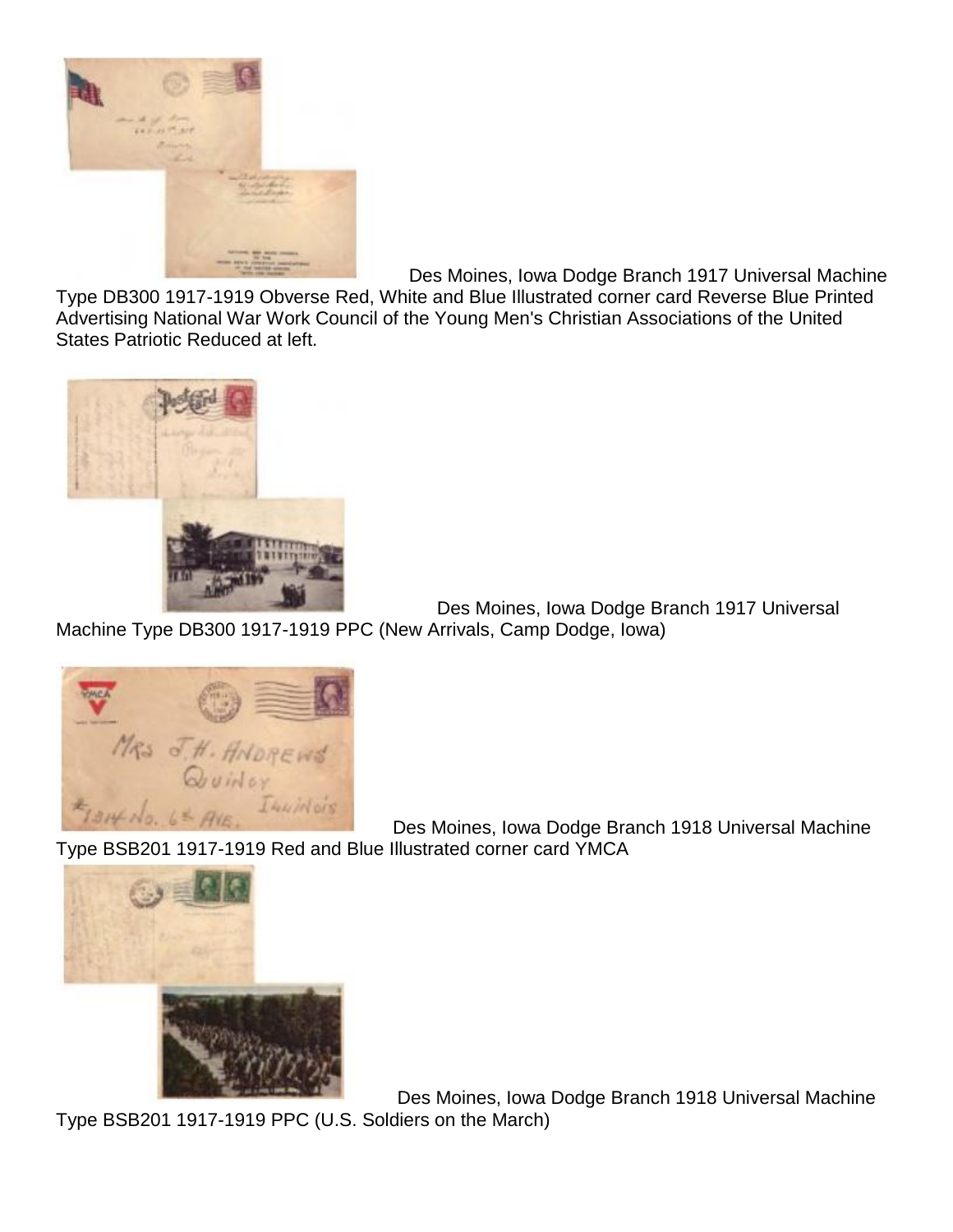

Des Moines, Iowa Dodge Branch 1918 Universal Machine Type BB201 1917-1919 PPC (Our First Lesson, Camp dodge, Ia.)



Des Moines, Iowa Dodge Branch 1918 Universal Machine Type DB300 1917-1919 PPC (Ready to Charge the Trenches.)



Des Moines, Iowa Dodge Branch 1918 Universal Machine

Type DB300 1917-1919 PPC (No Hot Towels Here).



Des Moines, Iowa Dodge Branch 1918 Universal Machine

Type DB300 1917-1919 PPC (Our Flag, the Flag of Liberty Patriotic).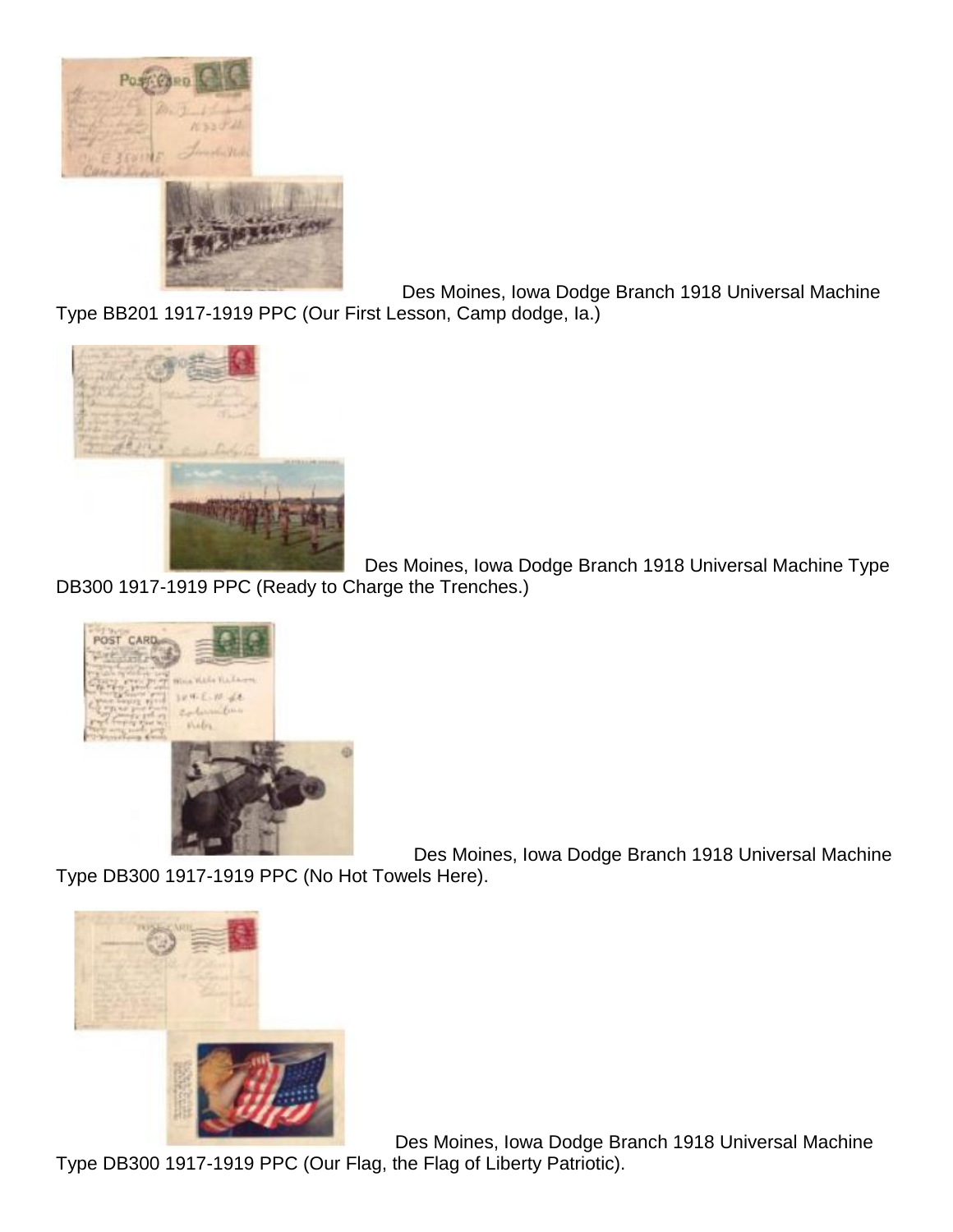

Des Moines, Iowa Dodge Branch 1918 Universal Machine

Type DB300 1917-1919 PPC (Patriotic I'm Going to Be an Express Wagon When I Come Back showing soldier)



Des Moines, Iowa Dodge Branch 1918 Universal Machine

Type DB300 1917-1919 PPC (Comic Patriotic).



2c Washington Franklin 1919 Des Moines, Iowa, Dodge

Branch PPC (Red Cross Building, Camp Dodge) to Pesotum, Ill.



Creston 1898 large numeral duplex Color Flag Spanish

American War Patriotic.